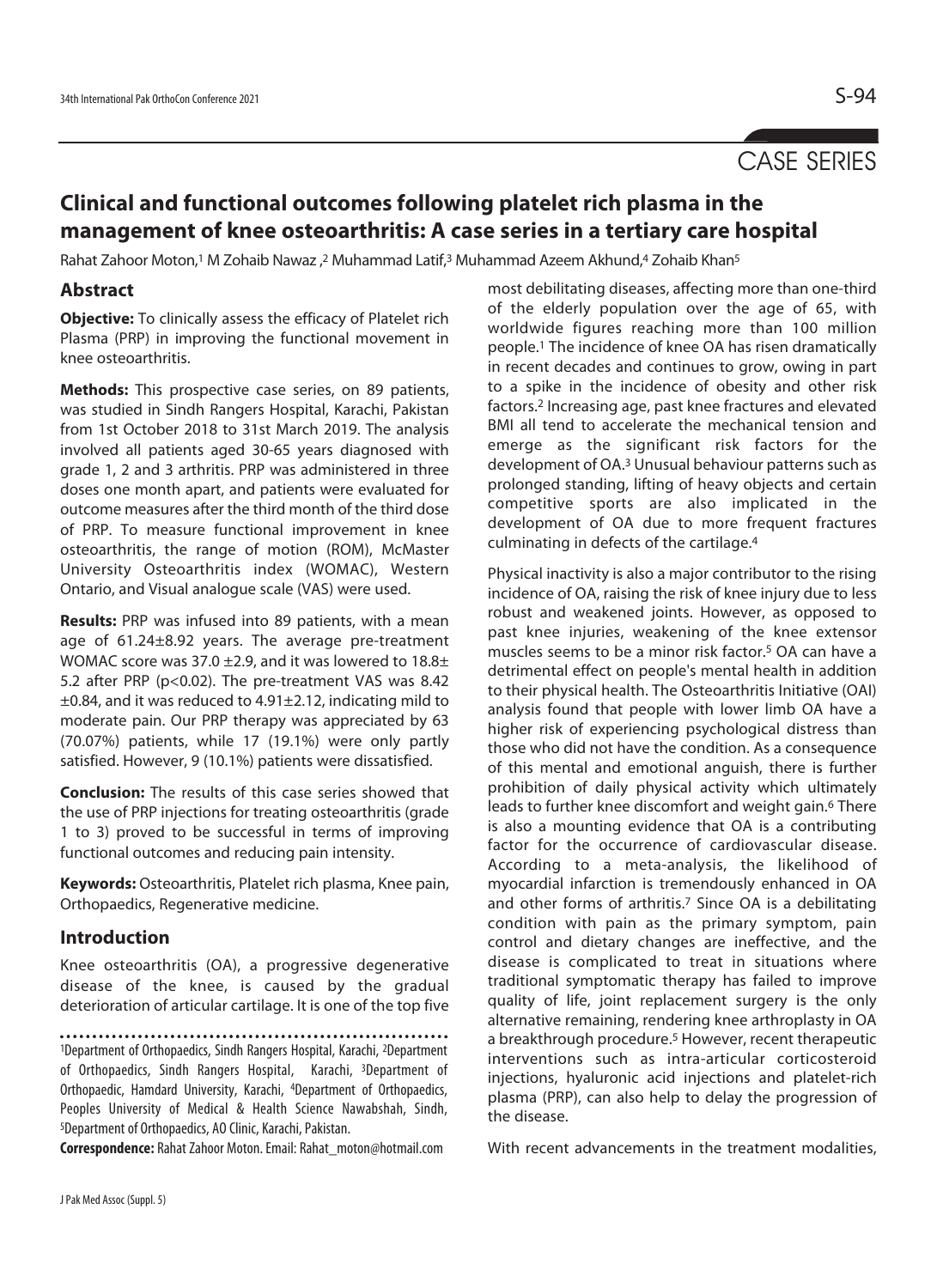treatment of OA with the application of PRP has boosted, and its use now has been endorsed by mounting evidence. Obtained from autologous blood, it aids in tissue regeneration and triggers the healing process.8 PRP can facilitate a favourable environment for joint tissue healing, according to preclinical evidence.9 Nonetheless, despite recent reviews showing positive outcomes the use of PRP for the treatment of active patients is still very scant, and more research is required to record potentials and shortcomings in terms of clinical progress in this population.10,11 In order to clinically assess the efficacy of PRP, we studied this series of patients to determine the functional improvement in osteoarthritis knee treated with platelet-rich plasma in Karachi, Pakistan.

## **Patients and Methods**

This prospective case series was conducted in Sindh Rangers Hospital, Karachi Pakistan from 1st October 2018 to 31st March 2019. The study was approved by Institutional Review Board of Sindh Rangers Hospital and all participants provided the written informed consent. The study duration was 6 months from 1st October 2018 to 31st March 2019.

Patients were recruited based on the following inclusion requirements: Patients between the ages of 30-65 years with bilateral knee osteoarthritis, both gender, positive history with pain/swelling  $(> 4)$ months), degenerative finding (X-rays) of joints without significant deformity and Kellgren Lawrence grading classification<sup>12</sup> of grade 1, 2 and 3. However, excluded were patients over the age of 65 years, those who did not provide the informed consent, those with Diabetes Mellitus, a history of knee articular, collagen vascular disorder, malignant disorder, active infection/ wound on knee or nearby area and taking immunosuppressive medications, anti-platelets disorder/ anti-coagulant medication used within the last 10 days, NSAID used within the last 2 days, or systemic corticosteroids used within the last 3 months. Patients with genu valgum (knee > 20 degree), Hepatitis B, C, and HIV/AIDS were also excluded.

**Treatment and Evaluation:** PRP was prepared by Arthrex ACP® (Autologous conditioned plasma). The unique Arthrex ACP® has double syringe system for nonhomologous fluids specifically platelet and growth factor enriched autologous conditioned plasma. The skin was cleaned and sterilized properly and the patella was palpated with gloved hands. A 23-gauge needle was used and injection site was approached superiolaterally in the supine position. 3 mL of PRP was injected in each knee

joint. After the injection, a small bandage was applied without compression. All procedures were executed by a single researcher. PRP was given in three doses one month apart and after the 3rd dose patients were assessed for outcome measures.

Prior to the PRP administration, Erythrocyte Sedimentation Rate (ESR) and C - reactive protein (CRP) levels were measured in selected PRP patients (before and after). The purpose of doing these two investigations prior to administration of PRP was to exclude other inflammatory conditions such as Rheumatoid Arthritis (RA). Patients follow up was done after the third month of receiving the third dose of PRP. The range of motion (ROM),<sup>13</sup> Western Ontario and McMaster University Osteoarthritis index (WOMAC)14 and Visual Analogue Scale (VAS)15 was used to assess functional change in knee osteoarthritis. WOMAC was used to assess stiffness, discomfort, and normal physical exercise before and after treatment, while Visual Analogue Scale (VAS) was used to measure pain before and after therapy. Patient satisfaction was assessed by simply asking as to "how much are you satisfied with your treatment?" with options satisfied, partially satisfied and not satisfied.

The sample size was determined by estimating a population proportion by WHO calculator<sup>16</sup> with confidence interval of 95%, absolute precision 0.05 with anticipated population proportion. The calculated sample size was 93. Due to the loss to follow up and denial of consent from patients, the selected study population reduced to 89. SPSS v. 21 was used to analyse the data. Frequencies and percentages were included to express descriptive figures. The significance level was determined using a paired t-test. P>0.05 was regarded as statistically significant.

## **Results**

A total of 89 patients with the mean age of 61.24±8.92 years were injected PRP. Overall, 37 (41.6%) patients were male and 52 (58.4%) were females with 65 (73%) belonging to Urban and 24 (27%) to rural regions of the country. Other demographic variables like weight and BMI are shown in the Table.

There was no statistically significant difference between inflammatory markers (ESR and CRP) of pre and post PRP with P value  $= 0.32$ . The laboratory findings are shown in Table. According to KL grading, 28 patients had grade 1 OA, 39 had grade 2 and 16 patients were in grade 3.

The mean flexion for right knee was 110.23±4.5 degrees and 112.35±3.4 degrees for left knee before PRP injection,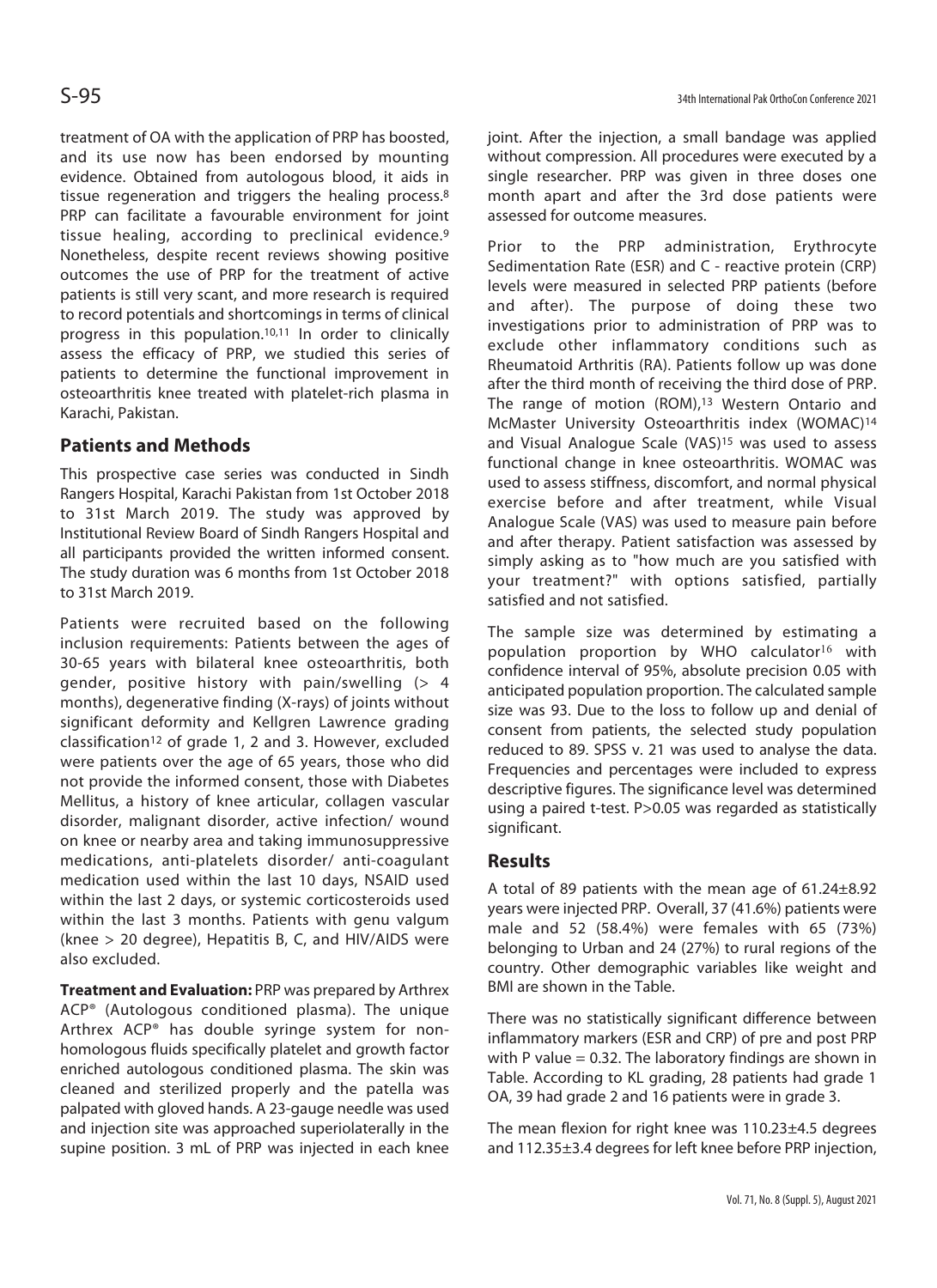**Table:** Baseline characteristics of PRP population.

| <b>Baseline</b>            |                   | <b>All patients</b> | Male              |               | Female                             |  |
|----------------------------|-------------------|---------------------|-------------------|---------------|------------------------------------|--|
| characteristics            | $(N = 89)$        |                     | $N(\%)=37(41.6)$  |               | $N(\%)=52(58.4)$                   |  |
|                            |                   |                     |                   |               |                                    |  |
| Age (years)                |                   |                     |                   |               |                                    |  |
| $Mean + SD$                | $61.24 + 8.92$    |                     | $60.17 + 10.82$   |               | $60.16 + 10.61$                    |  |
| Median (range)             | 61(41)            |                     | 61(72)            |               | 61(72)                             |  |
| Weight (kg)                |                   |                     |                   |               |                                    |  |
| Mean                       | $81.60 \pm 13.92$ |                     | $80.38 \pm 15.82$ |               | $80.26 + 15.63$                    |  |
| Median (range)             | 80.5 (70)         |                     | 80.25 (102.08)    |               | 80.25 (102.08)                     |  |
| <b>Regions N(%)</b>        |                   |                     |                   |               |                                    |  |
| Urban                      | 65 (73%)          |                     | 24 (37%)          |               | 41 (63%)                           |  |
| Rural                      | 24 (27%)          |                     | 13 (54%)          |               | 11 (46%)                           |  |
| $BMl$ (kg/m <sup>2</sup> ) |                   |                     |                   |               |                                    |  |
| Mean                       | $34.35 + 6.18$    |                     | $33.72 + 6.77$    |               | $33.82 + 6.78$                     |  |
| Median (range)             |                   | 33.5(28)            | 33 (45.42)        |               | 33 (45.42)                         |  |
|                            |                   |                     |                   |               |                                    |  |
| <b>ESR</b> (mm/hour)       |                   | <b>Before</b>       | After             | <b>Before</b> | After                              |  |
|                            |                   |                     |                   |               |                                    |  |
| Mean                       | $28.61 \pm 19.31$ | $21.06 \pm 16.70$   | $22.81 \pm 7.8$   |               | $23.68 \pm 23.57$ $24.81 \pm 21.4$ |  |
| $CRP$ (mg/L)               |                   |                     |                   |               |                                    |  |
| Mean                       | $4.21 + 2.1$      | $4.2 + 1.1$         | $3.8 + 1.6$       | $4.3 + 0.81$  | $4.1 \pm 0.91$                     |  |

which improved to 119.35±1.5 degrees in right knee and 118.20±2 degrees in left knee joint. However, there was no statistical difference found between pre and post PRP flexion at knee joint ( $P=0.25$ ). The overall pre-treatment WOMAC score was 37.0±2.9 and it reduced after PRP to 18.8±5.2. Statistically significant improvement was noted in WOMAC score after PRP in all OA grades with P value= 0.02.

The pre -treatment VAS was 8.42±0.84 that indicated severe pain. At 3 months follow up after PRP injection, VAS reduced to 4.91±2.12 which amounts to mild to moderate pain. A total of 63 (70.07%) patients were satisfied with the PRP treatment and 17 (19.1%) patients were partially satisfied. However, there were 9 (10.1%) patients who were not satisfied due to persisting pain and no improvement in the symptoms.

#### **Discussion**

In this study there was significant improvement in WOMAC score among patients who received PRP injection. The VAS also improved at three months following PRP injection in all patients. Majority of our patients were satisfied with PRP treatment. However, among a total of 89 patients, 9 were not satisfied with the treatment. Our study shows improvement of functional and clinical outcomes in 1,2 and 3 grades of OA.

Osteoarthritis is a disease which significantly involves joints and has a great impact on the quality of life and mobility of an individuals. Many new advancements

have been made in the field of orthopaedics since decades. Conservative or non-surgical treatment modalities have been introduced for OA. Orthobiologics or regenerative medicine is one of the latest and most advanced method for OA therapy which is attracting a lot of attention nowadays. Among these treatment modalities, PRP injections are gaining popularity day by day.17 However, there is still lack of authentic evidence about improvement of the functional and clinical outcomes after PRP treatment. In order to find out the efficacy and effectiveness of PRP injection in OA, we conducted this study which showed significant improvement in WOMAC and VAS scores after 3 months following PRP. Filardo G et al.<sup>18</sup> conducted a study to evaluate the efficacy of PRP for knee degenerative cartilage lesions. They included 91 patients and reported that PRP injection reduced pain and discomfort at the knee joints and improved functional outcomes. These findings are consistent with the results of our study. Sampson S et al.<sup>19</sup> conducted a single-center prospective study in which they evaluated 14 patients with PRP for primary and secondary knee OA. They had also measured cartilage thickness by ultrasound. According to their findings, pain intensity reduced in all patients however femoral articular cartilage thickness increased after 6 months of PRP injection on ultrasound at the lateral condyle, medial condyle, and intercondylar notch. In our study we did not perform any sonographic measurements of cartilage, however pain intensity reduced in all of our patients after PRP.

In another study,20 effectiveness of PRP was evaluated in 65 patients suffering from OA. Similar to our study, it reported good clinical and functional outcomes at knee joints after PRP injection. This study also showed a statistically significant negative correlation between patient's age and PRP potential in VAS score and IKDC. In the current study, we only aimed to see clinical and functional outcomes and did not predict or compare variables with each other. Spaková T et al.<sup>21</sup> conducted a comparative study to evaluate the effectiveness of PRP and hyaluronic acid for knee arthritis. A total of 120 patients with grade 1, 2 and 3 knee OA were enrolled and divided into two groups. One group received three injections of PRP and the second group received three injections of hyaluronic acid. On comparing the functional outcomes, PRP group showed significantly better results than hyaluronic acid group at 3 and 6 months after PRP injections. In the present study, improvement in the symptoms were reported with better functional outcomes and reduced pain intensity. Another study was conducted to assess the outcome of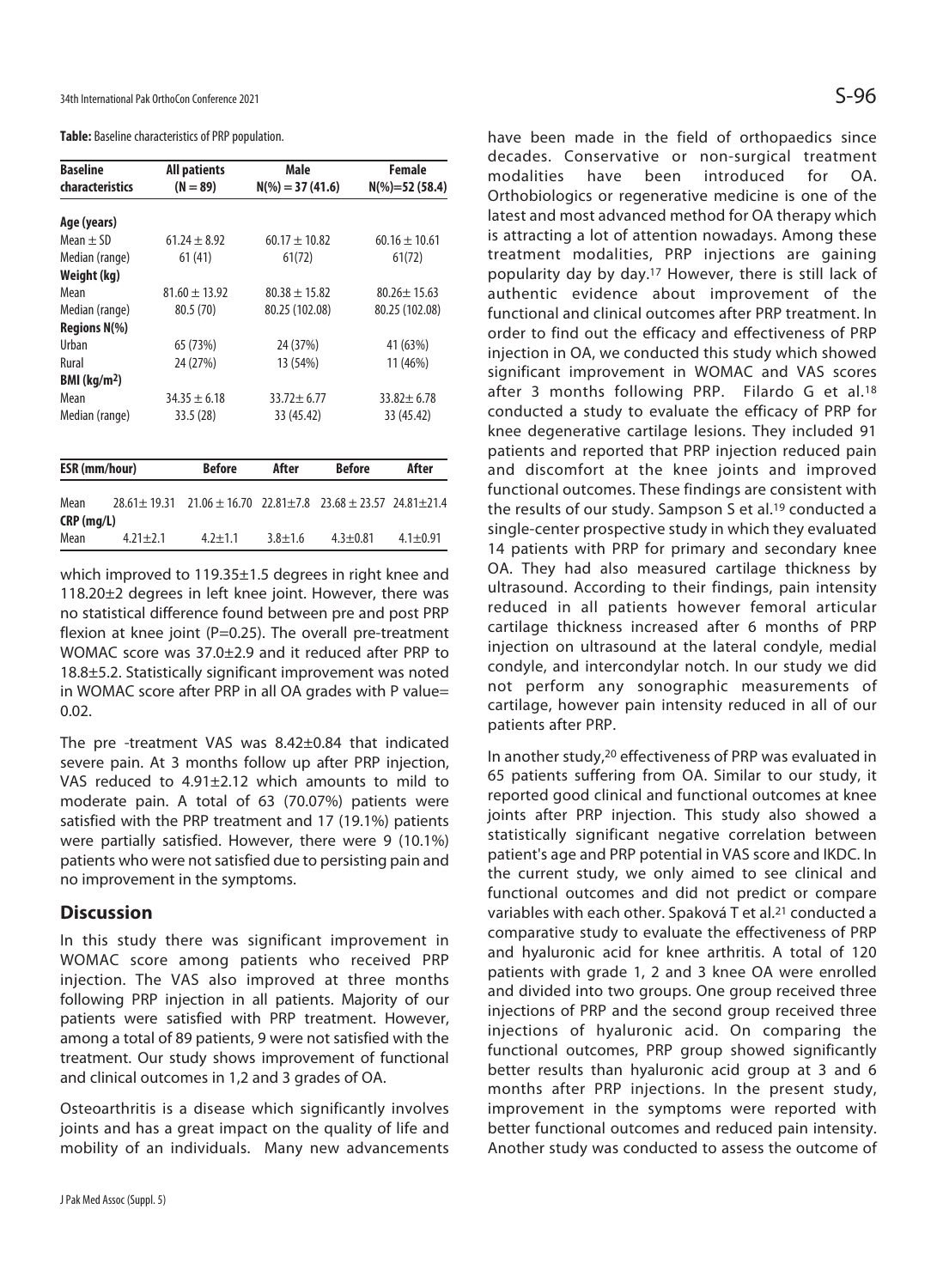intra-articular PRP injection for knee OA and also to evaluate the impact of cycling dosing of PRP on effectiveness of the treatment.<sup>22</sup> They concluded that all patients significantly (P-value< 0.005) improved from pre-treatment values. At 2 years follow up, the functional score declined in both groups but remained better than pre-treatment scores with no significant difference between the two groups. However, patients with two cycles showed higher mean values of mean scores. In our study, we also injected cyclic three doses of PRP at an interval of one month. Most of our patients were satisfied with treatment and showed improvement and mobility after 3 months following PRP. According to the systematic reviews done by Khoshbin A et al.,23 intraarticular PRP multi sequential knee injections improved functional outcomes (WOMAC and IKDC) at 24 months follow up. However, there was no benefit found between PRP and control group for other pain measures (visual analogue pain score) or over all patient satisfaction. Unlike the findings of this review, pain intensity reduced in all our patient after 3 months of treatment and majority of them were over all satisfied but we did not have any comparison group.

## **Limitations**

There are certain limitations of this study. First, the presented study lacks a comparative group. We did not compare our findings with any other treatment for OA. Therefore, it is difficult to check the superiority of PRP for OA management between other treatment options. The study reported results after 3 months of 3 cyclic doses of PRP which is a very short duration to evaluate the long term effects of PRP on knee joint.

## **Recommendations**

Further studies should be done with long term follow ups to observe the effectiveness of PRP with time. This study was highly dependant on patient's perception with some objective assessment. Therefore, some experimental studies should be done in future to assess the PRP efficacy in an accurate manner. However, this study can serve as a baseline for future experimental studies on the same subject.

## **Conclusion**

PRP injection in cycling doses of three injections with 4 weeks interval is an effective way of managing knee OA symptoms. It reduces the pain intensity and improves functional outcomes at knee joint. PRP can be considered as the choice of treatment for patients with knee osteoarthritis.

#### **Disclaimer:** None.

#### **Conflicts of Interest:** None.

#### **Funding Disclosure:** None.

#### **References**

- 1. Bhatia D, Bejarano T, Novo M. Current interventions in the management of knee osteoarthritis. J Pharm Bioallied Sci.2013;5:30-8.
- 2. Wallace IJ, Worthington S, Felson DT, Jurmain RD, Wren KT, Maijanen H, et al. Knee osteoarthritis has doubled in prevalence since the mid-20th century. Proc Natl Acad Sci U S A. 2017;114:9332-6.
- 3. Vina ER, Kwoh CK. Epidemiology of osteoarthritis: literature update.Curr Opin Rheumatol.. 2018;30:160-7.
- 4. Berenbaum F, Wallace IJ, Lieberman DE, Felson DT. Modern-day environmental factors in the pathogenesis of osteoarthritis. Nat. Rev. Rheumatol. 2018;14:674-681.
- 5. Hunter D.J., Bierma-Zeinstra S. Osteoarthritis. Lancet. 2019;393:1745-1759. doi: 10.1016/S0140-6736(19)30417-9.
- 6. Veronese N, Stubbs B, Solmi M,.SmithTO, Noale M, Cooper C et.al. Association between lower limb osteoarthritis and incidence of depressive symptoms: data from the osteoarthritis initiative. Age Ageing. 2017;46:470-476
- 7. Schieir O, Tosevski C, Glazier RH, et al. Incident myocardial infarction associated with major types of arthritis in the general population: a systematic review and meta-analysis. Ann Rheum Dis. 2017;76:1396-
- 8. Smyth, NA, Haleem, AM, Ross, KA. Platelet-rich plasma may improve osteochondral donor site healing in a rabbit model. Cartilage. 2016; 7: 104-111.
- 9. Altamura SA, Di Martino A, Andriolo L, Boffa A, Zaffagnini S,Cenacchi A, et al. Platelet-rich plasma for sport-active patients with knee osteoarthritis: limited return to sport. BioMed Research International.2020; https://doi.org/10.1155/2020/8243865.
- 10. G. Filardo, E. Kon, A. Roffi, B. Di Matteo, M. L. Merli, and M. Marcacci, "Platelet-rich plasma: why intra-articular? A systematic review of preclinical studies and clinical evidence on PRP for joint degeneration, Knee Surg. Sports Traumatol. Arthrosc. 2015;23:2459-2474
- 11. W.-L. Dai, A.-G. Zhou, H. Zhang, and J. Zhang, "Efficacy of plateletrich plasma in the treatment of knee osteoarthritis: a metaanalysis of randomized controlled trials," Arthroscopy. 2017;33: 659-670
- 12. Kohn MD, Sassoon AA, Fernando ND. Classifications in Brief: Kellgren-Lawrence Classification of Osteoarthritis. Clin Orthop Relat Res. 2016;474:1886-93.
- 13. van Rooijen DE, Lalli S, Marinus J, Maihöfner C, McCabe CS, Munts AG, et al. Reliability and validity of the range of motion scale (ROMS) in patients with abnormal postures. Pain Med. (Malden, Mass). 2015;16:488-93.
- 14. Gandek B. Measurement properties of the Western Ontario and McMaster Universities Osteoarthritis Index: a systematic review. Arthritis Care Res. 2015;67:216-29.
- 15. Couper M, Tourangeau R, Conrad F, et al. : Evaluating the effectiveness of visual analog scales: A web experiment. Soc Sci Comput Rev 2006;24:227-245.
- 16. Calculator, s., 2021. Sample Size Calculator. [online] Calculator.net. Available from URL: <https://www.calculator.net/sample-sizecalculator.html> [Accessed 12 May 2021].
- 17. O'Connell B, Wragg NM, Wilson SL. The use of PRP injections in the management of knee osteoarthritis. Cell Tissue Res.. 2019;;376:143-52.
- 18. Filardo G, Kon E, Buda R, Timoncini A, Di Martino A, Cenacchi A,